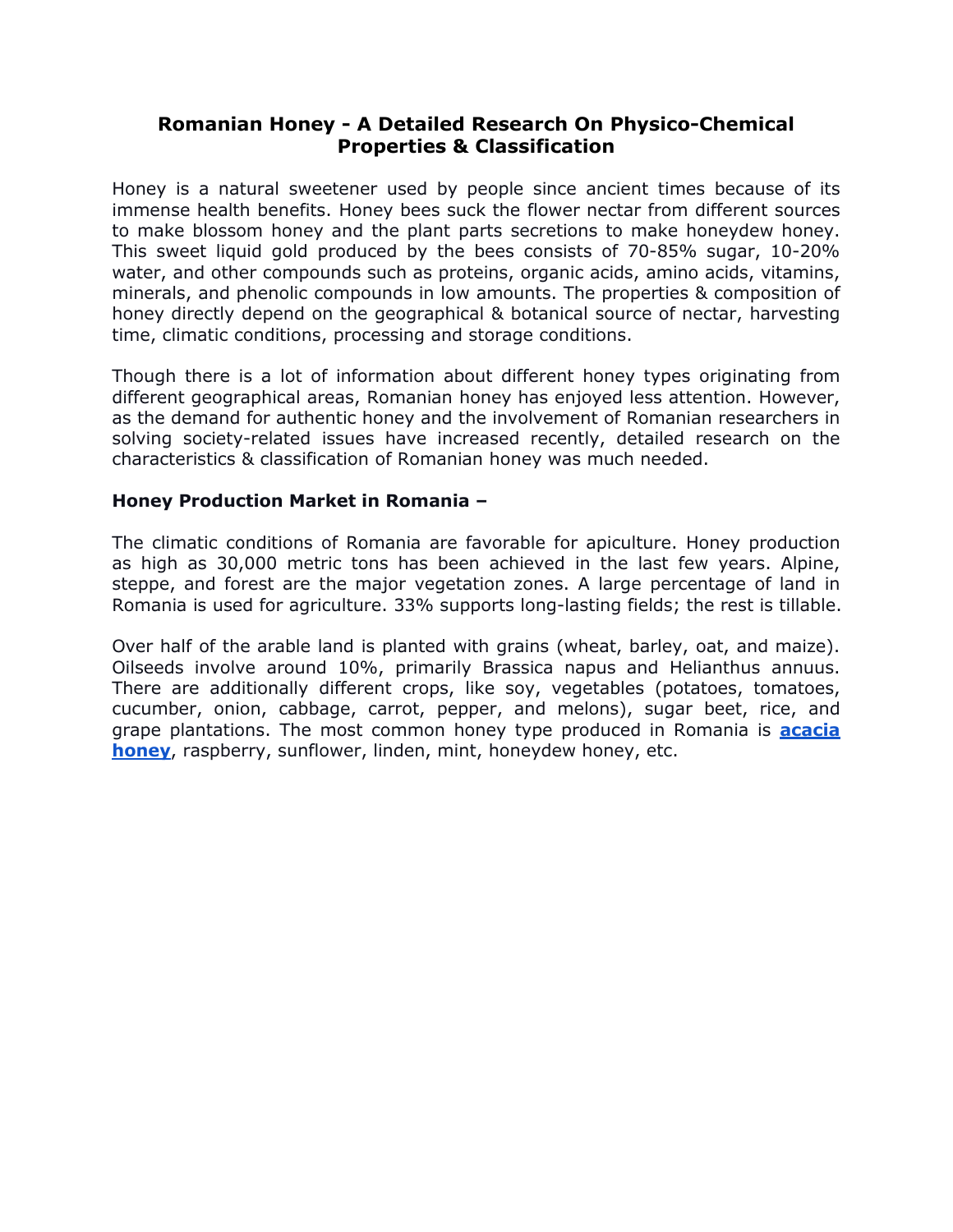

# Volume of honey produced in Romania from 2015 to 2019

(in 1.000 metric tons)

Whether the European Union addresses the most significant worldwide honey producer, it isn't self-dependent, and around 40% of Europe's honey consumption is covered with imports from different regions. On the other hand, only Romania, Hungary, and Spain can deal with a self-supply pace of 100 percent.

China and Argentina have been on the essential suppliers' list for quite a while, along with Mexico and Thailand. China is primarily known as Europe's primary supplier of low-priced honey for everyday use focused on the standard market. The historical backdrop of quality issues has demolished the place of Chinese honey in the worldwide honey market, making the European Union more careful about purchasing Chinese honey. It was Europe's primary honey provider concerning Argentina until ten years ago. Argentinian honey supplies have been impacted by the weighty loss of bee states and concentrated forage.

## **Organic Beekeeping –**

The beekeeping sector in Romania has gone through a few times of progress and relapse, too, contingent upon the political and monetary conditions. Before the foundation of the socialist system in Romania, practically all farmers used to keep a couple of colonies of bees, in 1961 there were 653,000 colonies of bees across the country. During the socialist system, the beekeeping sector developed altogether and, by 1989, it arrived at a significant number of 1,418,000 bee colonies. The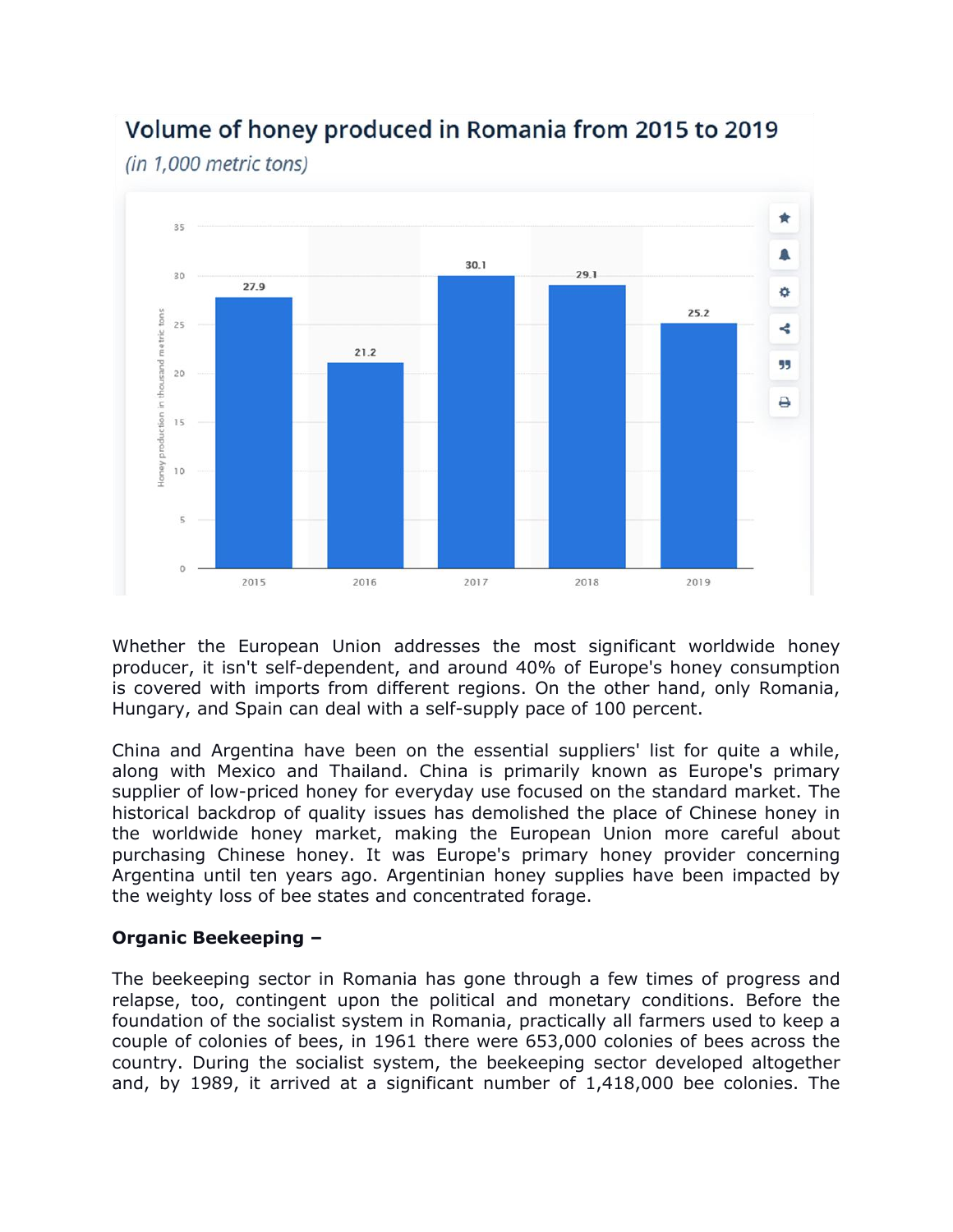political, financial, and cultural changes after 1990 emphatically affected this area of Romanian agribusiness.

Accordingly, by 1994, the number of bee colonies had dropped to 614,000, arriving at levels practically the same as in the sixties. Beginning around 2000, the honey bee colonies in Romania have begun to develop continually, having reached the limit of 1,962,000 by 2019. The year 2000 hit an achievement in Romanian agriculture as organic agriculture was established, and beekeeping being the areas of interest in this regard. If the honey has to be marketed as "organic," it has to fulfill the specified requirements of organic beekeeping such as –

- Crops should not be treated chemically as honey bees feed on them.
- All bee hives should be built with natural materials only
- Diseases should only be treated with approved organic substances and not by veterinary medicines.
- Beehives should be placed in areas free from industrial complexes, airports, or main roads.

As per the outcomes, 82% of the beekeepers expressed that they knew about the standards involved with organic beekeeping. When requested to specify these principles, some keywords were frequently heard: treatment, wax, organic, taxes, honeycomb, yearly, costly, medication. However, of the respondents, 58.9% knew nothing about the expenses engaged with rehearsing organic beekeeping.

A considerable percentage of respondents, precisely 84.1%, imagined that organic beekeeping could benefit the climate. Moreover, 92.4% of the beekeepers believed that making "ecological beekeeping regions'' would be helpful for both the beekeepers and farmers. These regions could be utilized during the low-blooming season.

### **Physio-Chemical Characterization of Romanian Honey –**

Numerous research groups have been engaged in studying the physico-chemical characteristics of Romanian honey. While the significant sugars present in honey are promptly accessible titrimetrically or spectrophotometrically, minor carbs in Transylvanian acacia honey have been determined by fluid chromatography, alongside individual phenolics.

Fructose and glucose, adding up to 42.4% and 31.9%, separately, have been joined by 2.94% maltose, 2.16% sucrose, and 0.91% trehalose. Out of the 13 phenolic acids and flavonoids distinguished in the black locust honey, pinobanksin, ferulic acid, abscisic acid, pinocembrin, chrysin, and acacetin have been found in all samples, p-hydroxybenzoic acid, t-cinnamic acid, kaempferol, and apigenin have showed up in half of the examples. In contrast, p-coumaric acid, vanillic acid, and vanillin have been recognized uniquely only in a quarter of the whole sample.

About 24 nectar & honeydew honey have been collected to determine the sugar profiles, water, color, and ash content by high-performance liquid chromatography